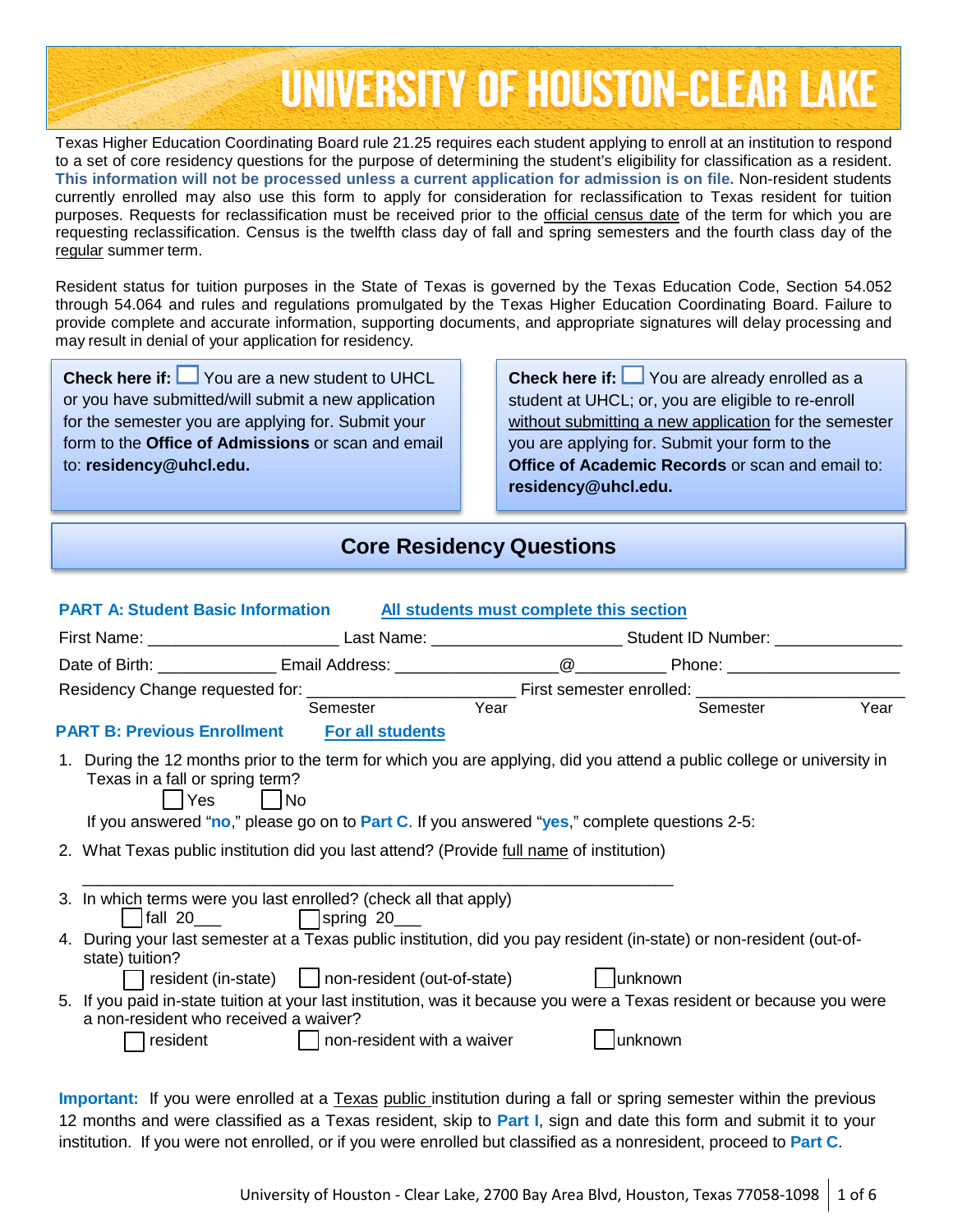#### **PART C: Residency Claim**

Are you a resident of Texas?  $\vert \vert$  Yes  $\vert \vert$  No

If you answered "**yes**," continue to **Part D**.

If you answered "**no**," complete the following question and continue to **Part I**.

Of which state or country are you a resident?

If you are uncertain, continue to **Part D**.

#### **PART D: Receipt of High School Diploma or GED**

|                                                                                                                                               | Yes | No |
|-----------------------------------------------------------------------------------------------------------------------------------------------|-----|----|
| 1. a. Did you graduate or will you graduate from high school or complete a GED in<br>Texas prior to the term for which you are applying?      |     |    |
| b. If you graduated or will graduate from high school, what was the name and city<br>of the school?                                           |     |    |
| 2. Did you live or will you have lived in Texas the 36 months leading up to high school<br>graduation or completion of the GED?               |     |    |
| 3. When you begin the semester for which you are applying, will you have<br>lived in Texas for the previous 12 months?                        |     |    |
| 4. Are you a U.S. Citizen or Permanent Resident of the United States? PERMANENT<br>RESIDENTS, please submit a copy of both sides of the card. |     |    |

Instructions to Part D:

- ◆If you answered "**no**" to question <sup>1</sup> or <sup>2</sup> or 3, go to **Part <sup>E</sup>**.
- ◆If you answered "**yes**" to all four questions, go to **Part <sup>I</sup>**.
- ◆If you answered "**yes**" to questions 1, 2, and 3, but "**no**" to question 4, complete <sup>a</sup> copy of the **Affidavit of Intent to Become a Permanent Resident**. **(click this link to access this form – If you are submitting the affidavit, you must also submit the Core Residency Questions form)**

## **PART E: Basis of Claim to Residency. MUST BE COMPLETED BY EVERYONE WHO DID NOT ANSWER "YES" TO QUESTIONS 1a, 2, AND 3 OF Part D.**

1. Do you file your own federal income tax as an independent tax payer?  $\vert$  | Yes | | No *(An independent tax payer should not be claimed as a dependent for tax purposes by another person. If you file a joint return with your spouse, answer "yes.")*

2. Are you claimed as a dependent or are you eligible to be claimed as a dependent by a parent or court-appointed legal guardian<sup>\*</sup>?  $|$   $|$  Yes  $|$   $|$  No (To be eligible to be claimed as a dependent, your parent or legal guardian must provide at least one half of your support. *A step-parent does not qualify as a parent if he/she has not adopted the student.)*

3. If you answered "No" to both questions above, who provides the majority of your support?  $\mathsf{Self}$  | Parent or quardian<sup>\*</sup> |  $\mathsf{Other:}$  (list)

*\*students basing claim of residency on a guardian must provide documentation of court-appointed guardianship.*

#### Instructions to Part E:

- ◆If you answered "**yes**" to question 1, and "**no**" to question 2, continue to **Part <sup>F</sup>**.
- ◆If you answered "**yes**" to question 2, go to **Part <sup>G</sup>**.
- ◆ If you answered "yes" to both questions 1 and 2, skip to Part **G**.
- ◆If you answered "**no**" to <sup>1</sup> and <sup>2</sup> and "**self**" to question 3, go to **Part <sup>F</sup>**.
- ◆If you answered "**no**" to <sup>1</sup> and <sup>2</sup> and "**parent or guardian**" to question 3, go to **Part <sup>G</sup>**.
- ◆If you answered "**no**" to <sup>1</sup> and <sup>2</sup> and "**other**" to question 3, go to **Part <sup>H</sup>** and provide an explanation, and complete **Part I**.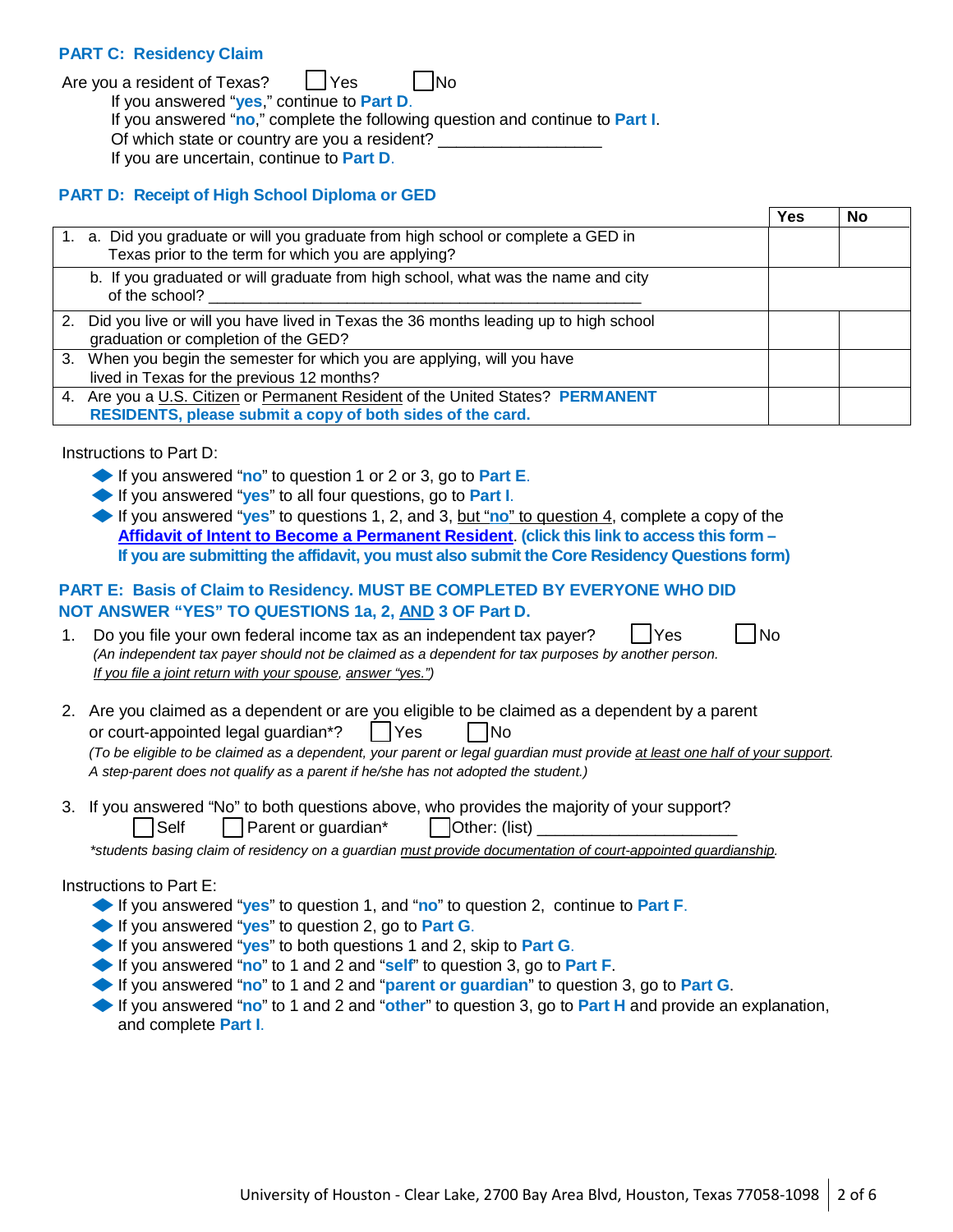## **PART F: Questions for students who answered "Yes" to Question 1 or "Self" to Question 3 of Part E.**

|                                                                                                                 | <b>Yes</b> | No            | Years |                    | Mo.    | <b>Visa/Status</b> |  |
|-----------------------------------------------------------------------------------------------------------------|------------|---------------|-------|--------------------|--------|--------------------|--|
| 1. Are you a U.S. Citizen?                                                                                      |            |               |       |                    |        |                    |  |
| 2. Are you a Permanent Resident of the U.S.? If yes,                                                            |            |               |       |                    |        |                    |  |
| please submit a copy of both sides of your                                                                      |            |               |       |                    |        |                    |  |
| <b>Permanent Resident card.</b>                                                                                 |            |               |       |                    |        |                    |  |
| 3. Are you a foreign national whose application<br>for Permanent Resident status has been                       |            |               |       |                    |        |                    |  |
| preliminarily reviewed? (You should have                                                                        |            |               |       |                    |        |                    |  |
| received a fee/filing receipt or Notice of Action                                                               |            |               |       |                    |        |                    |  |
| (I-797) from USCIS showing your I-485 has been                                                                  |            |               |       |                    |        |                    |  |
| reviewed and has not been rejected.) Please<br>submit a copy of this form.                                      |            |               |       |                    |        |                    |  |
| 4. Are you a foreign national here with a visa, or are you                                                      |            |               |       |                    |        |                    |  |
| a Refugee, Asylee, Parolee, or here under Temporary                                                             |            |               |       |                    |        |                    |  |
| Protective Status? If so, indicate which and submit                                                             |            |               |       |                    |        |                    |  |
| appropriate documentation of this status.                                                                       |            |               |       |                    |        |                    |  |
| 5. Do you currently live in Texas? If you are out of state<br>due to a temporary assignment by your employer or |            |               |       |                    |        |                    |  |
| another temporary purpose, please check "no" and                                                                |            |               |       |                    |        |                    |  |
| explain in Part H. You may be required to                                                                       |            |               |       |                    |        |                    |  |
| submit additional documentation supporting a                                                                    |            |               |       |                    |        |                    |  |
| temporary employment absence.                                                                                   |            |               |       |                    |        |                    |  |
| 6. a. If you currently live in Texas, how long have you                                                         |            |               | Years |                    | Months |                    |  |
| been living here?                                                                                               |            |               |       |                    |        |                    |  |
| b. What is your main purpose for being in Texas? If                                                             |            | Go to College |       | Establish/maintain |        | Work               |  |
| for reasons other than those listed, give an                                                                    |            |               |       | a home             |        | Assignment         |  |
| explanation in Part H.                                                                                          |            |               |       |                    |        |                    |  |
| 7. a. If you are a member of the U.S. military, is Texas<br>your Home of Record                                 | Yes        | <b>No</b>     |       |                    |        |                    |  |
|                                                                                                                 |            |               |       |                    |        |                    |  |
| b. What state will have been listed as your military                                                            |            | <b>State</b>  |       |                    |        |                    |  |
| legal residence for tax purposes on your Leave and                                                              |            |               |       |                    |        |                    |  |
| Earnings Statement for the 12 months prior to                                                                   |            |               |       |                    |        |                    |  |
| enrollment?                                                                                                     |            |               |       |                    |        |                    |  |
|                                                                                                                 |            |               |       | <b>Yes</b>         |        | <b>No</b>          |  |
| 8. Do any of the following apply to you? (Check all that apply.)                                                |            |               |       |                    |        |                    |  |
| a. Hold the title (Warranty Deed, Deed of Trust, or other similar instrument that is                            |            |               |       |                    |        |                    |  |
| effective to hold title) to residential real property in Texas?                                                 |            |               |       |                    |        |                    |  |
|                                                                                                                 |            |               |       |                    |        |                    |  |
| b. Have ownership interest and customarily manage a business in Texas without                                   |            |               |       |                    |        |                    |  |
| the intention of liquidation in the foreseeable future?                                                         |            |               |       |                    |        |                    |  |
|                                                                                                                 |            |               |       |                    |        |                    |  |
|                                                                                                                 |            |               |       |                    |        |                    |  |

**Part F continued on page 4.**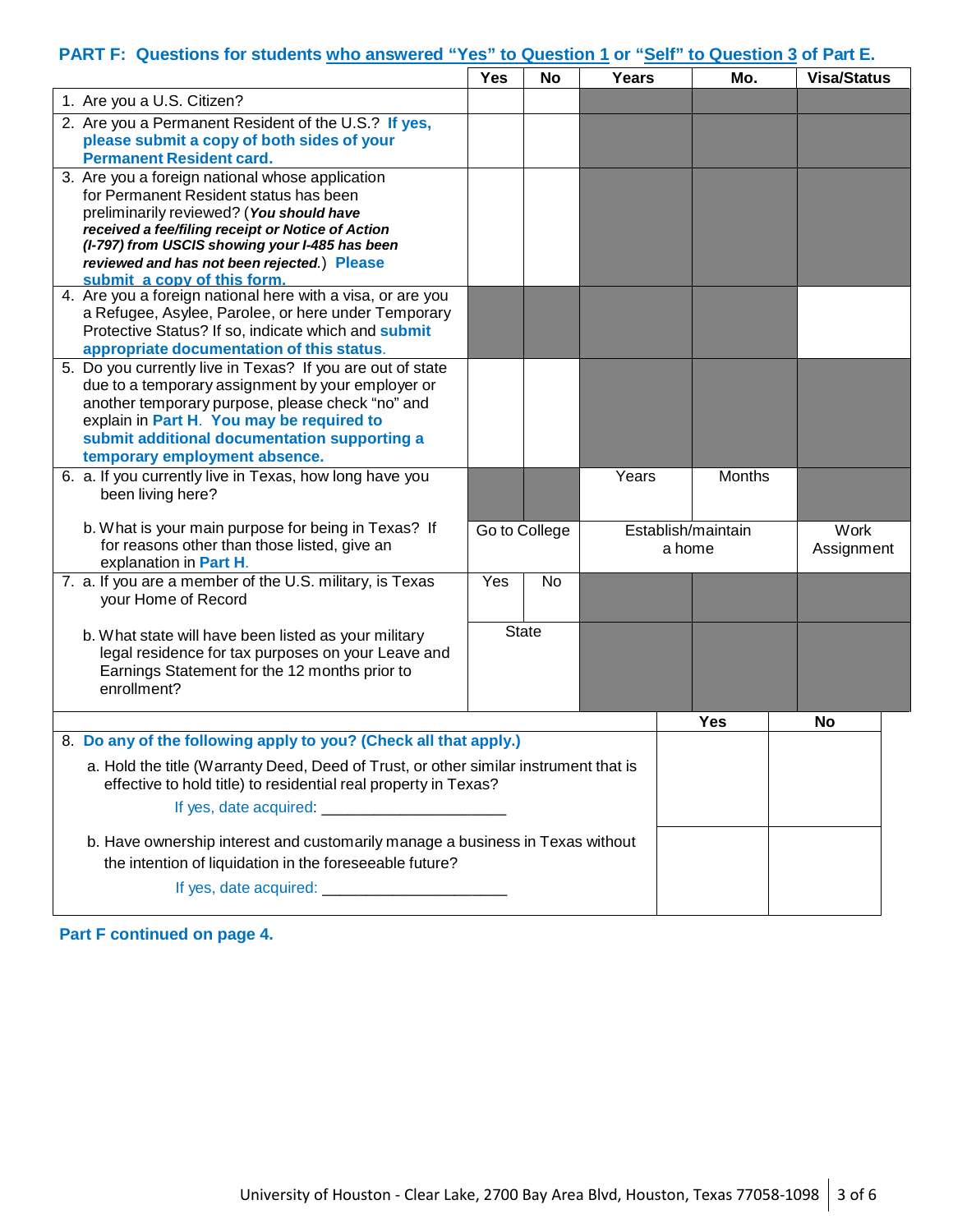#### **PART F: (continued)**

|     |                                                                                                                                                                                                                                                                                                                                                                                                                                                                                                                                                                          |                                                                                                                                                                       | Yes.      | No.    |
|-----|--------------------------------------------------------------------------------------------------------------------------------------------------------------------------------------------------------------------------------------------------------------------------------------------------------------------------------------------------------------------------------------------------------------------------------------------------------------------------------------------------------------------------------------------------------------------------|-----------------------------------------------------------------------------------------------------------------------------------------------------------------------|-----------|--------|
|     |                                                                                                                                                                                                                                                                                                                                                                                                                                                                                                                                                                          | 9. While living in Texas, have you: (Check all that apply.)                                                                                                           |           |        |
|     | been gainfully employed for a period of at least a consecutive 12-<br>a.<br>months? (Gainful employment requires an average employment of at least 20<br>hours per week for one year or earnings equal to at least half of tuition and<br>living expenses for one 9-month academic year. Employment conditioned on<br>student status such as work-study, the receipt of stipends, fellowships, or<br>research or teaching assistantships does not constitute gainful<br>employment.)*Students may be required to submit documentation of<br>gainful employment in Texas. |                                                                                                                                                                       |           |        |
|     | b.                                                                                                                                                                                                                                                                                                                                                                                                                                                                                                                                                                       | received primary support through services from a social service agency<br>for a period of at least a consecutive 12-months?                                           |           |        |
| 10. | a.                                                                                                                                                                                                                                                                                                                                                                                                                                                                                                                                                                       | Are you married to a person who has been classified as a Texas resident<br>by a Texas public institution or who could answer "yes" to any part of<br>question 8 or 9? |           |        |
|     | b.                                                                                                                                                                                                                                                                                                                                                                                                                                                                                                                                                                       | If yes, indicate which question (and which part of the question) could be<br>answered "yes" by your spouse:                                                           | Question: |        |
|     | c.                                                                                                                                                                                                                                                                                                                                                                                                                                                                                                                                                                       | How long have you been married to the Texas resident?                                                                                                                 | Years     | Months |

If you completed **Part F** skip **Part G** and Continue to **Part H**

### **PART G: Questions if you answered "***Yes" to Question 2* **of Part E or** *who answered "Parent" or "Legal Guardian" to Question 3* **of Part E.**

|    |                                                           | <b>Yes</b> | <b>No</b> | Years | Mo. | <b>Visa/Status</b> |
|----|-----------------------------------------------------------|------------|-----------|-------|-----|--------------------|
| 1. | Is the parent or legal guardian upon whom you             |            |           |       |     |                    |
|    | base your claim of residency a U.S. citizen?              |            |           |       |     |                    |
|    | 2. Is the parent or legal guardian upon whom you          |            |           |       |     |                    |
|    | base your claim of residency a Permanent                  |            |           |       |     |                    |
|    | Resident of the U.S.? If yes, please submit a copy        |            |           |       |     |                    |
|    | of both sides of his or her Permanent Resident card.      |            |           |       |     |                    |
|    | 3. Is this parent or legal guardian a foreign             |            |           |       |     |                    |
|    | national whose application for Permanent                  |            |           |       |     |                    |
|    | Resident Status has been preliminarily reviewed?          |            |           |       |     |                    |
|    | (He or she should have received a fee/filing receipt      |            |           |       |     |                    |
|    | or Notice of Action (I-797) from the USCIS showing        |            |           |       |     |                    |
|    | his or her I-485 has been reviewed and has not            |            |           |       |     |                    |
|    | been rejected.) If yes, submit a copy of this form.       |            |           |       |     |                    |
|    | 4. If this parent or legal guardian is a foreign national |            |           |       |     |                    |
|    | here with a visa, or are you a Refugee, Asylee,           |            |           |       |     |                    |
|    | Parolee, or here under Temporary Protective               |            |           |       |     |                    |
|    | Status? If so, indicate which and submit                  |            |           |       |     |                    |
|    | appropriate documentation of this status.                 |            |           |       |     |                    |
|    | 5. Does this parent or legal guardian currently live in   |            |           |       |     |                    |
|    | Texas? If he or she is out of state due to a              |            |           |       |     |                    |
|    | temporary assignment by his/her employer, or              |            |           |       |     |                    |
|    | another temporary purpose, please check "no" and          |            |           |       |     |                    |
|    | explain in Part H. You may be required to submit          |            |           |       |     |                    |
|    | additional documentation supporting a temporary           |            |           |       |     |                    |
|    | employment absence.                                       |            |           |       |     |                    |

**Part G continued on page 5.**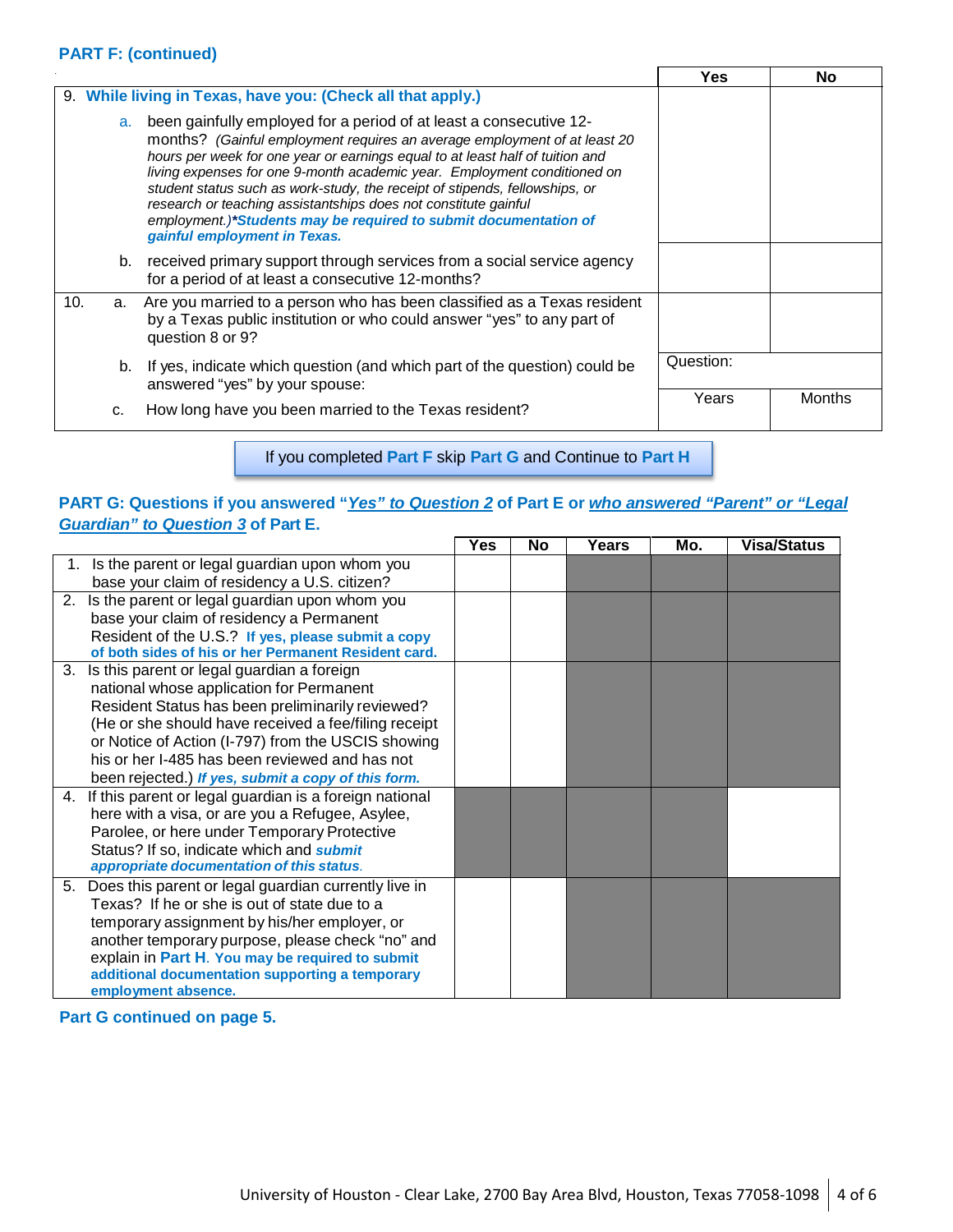## **PART G: (continued)**

| 6. | a. If he or she is currently living in Texas, how<br>long has he or she been living here?                                                                                                                                                                                                                                                                                                                                                                                     |  |               | Years | Months                       |                    |               |
|----|-------------------------------------------------------------------------------------------------------------------------------------------------------------------------------------------------------------------------------------------------------------------------------------------------------------------------------------------------------------------------------------------------------------------------------------------------------------------------------|--|---------------|-------|------------------------------|--------------------|---------------|
|    | b. What is your parent's or legal guardian's main<br>purpose for being in the state? If for reasons<br>other than those listed, give an explanation in<br>Part H.                                                                                                                                                                                                                                                                                                             |  | Go to College |       | Establish/maintain a<br>home | Work<br>Assignment |               |
| 7. | a. If your parent or legal guardian is a member of<br>the U.S. military, is Texas his or her Home of<br>Record?                                                                                                                                                                                                                                                                                                                                                               |  |               |       |                              |                    |               |
|    | b. What state will have been listed as his or her<br>military legal residence for tax purposes on his<br>or her Leave and Earnings Statement for the<br>12 months prior to enrollment?                                                                                                                                                                                                                                                                                        |  | <b>State</b>  |       |                              |                    |               |
|    |                                                                                                                                                                                                                                                                                                                                                                                                                                                                               |  |               |       | Yes                          |                    | No            |
|    | 8. Do any of the following apply to your parent or legal guardian? (Check all that<br>apply.)                                                                                                                                                                                                                                                                                                                                                                                 |  |               |       |                              |                    |               |
| а. | Hold the title (Warranty Deed, Deed of Trust, or other similar instrument that is<br>effective to hold title) to residential real property in Texas?                                                                                                                                                                                                                                                                                                                          |  |               |       |                              |                    |               |
|    | If yes, date acquired: _______________                                                                                                                                                                                                                                                                                                                                                                                                                                        |  |               |       |                              |                    |               |
|    | Have ownership interest and customarily manage a business in Texas without<br>b.<br>the intention of liquidation in the foreseeable future?                                                                                                                                                                                                                                                                                                                                   |  |               |       |                              |                    |               |
|    |                                                                                                                                                                                                                                                                                                                                                                                                                                                                               |  |               |       |                              |                    |               |
|    | 9. While living in Texas, has your parent or legal guardian: (Check all that apply.)                                                                                                                                                                                                                                                                                                                                                                                          |  |               |       |                              |                    |               |
|    | been gainfully employed for a period of at least a consecutive 12-months?<br>а.<br>(Gainful employment requires an average employment of at least 20 hours per week for one<br>year or earnings equal to at least half of tuition and living expenses for one 9-month academic<br>year. Employment conditioned on student status such as work-study, the receipt of stipends,<br>fellowships, or research or teaching assistantships does not constitute gainful employment.) |  |               |       |                              |                    |               |
|    | received primary support through services from a social service agency for a<br>b.<br>period of at least a consecutive 12-months?                                                                                                                                                                                                                                                                                                                                             |  |               |       |                              |                    |               |
|    | 10. a. Is your parent or legal guardian married to a person who has been classified<br>as a Texas resident by a Texas public institution or who could answer "yes" to<br>any part of question 8 or 9?                                                                                                                                                                                                                                                                         |  |               |       |                              |                    |               |
|    | b. If yes, indicate which question (and which part of the question) could be<br>answered "yes" by your parent or guardian's spouse.                                                                                                                                                                                                                                                                                                                                           |  |               |       |                              | Question:          |               |
|    | c. How long has your parent or guardian been married to the Texas<br>resident?                                                                                                                                                                                                                                                                                                                                                                                                |  |               |       | Years                        |                    | <b>Months</b> |
|    |                                                                                                                                                                                                                                                                                                                                                                                                                                                                               |  |               |       |                              |                    |               |

## **Continue to Parts H and I.**